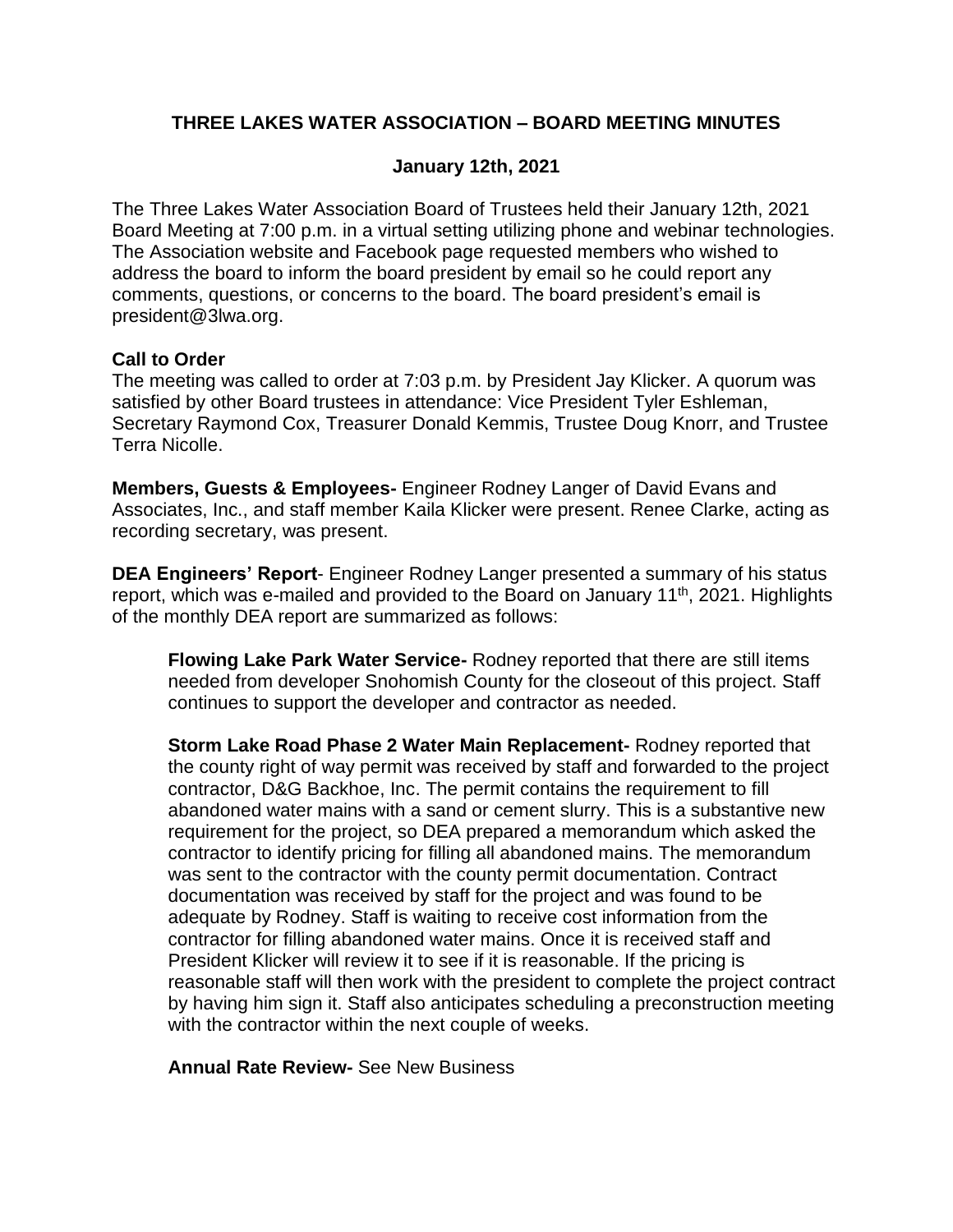# **Manager & Cross Connection Report**

Staff member Kaila Klicker presented a summary of the manager report, which was emailed and provided to the Board on January 11<sup>th</sup>, 2021. Highlights of the monthly manager report are summarized as follows: A new water service was installed on December 22<sup>nd</sup>, 2020 along 160<sup>th</sup> Avenue SE by contractor Puget Sound Tapping Services. Manager Kemmis supported a contractor during work to install a private septic line on Wonderland road. A letter was previously sent to the member having the septic line installed to outline the requirements by the Association for installation of a septic line within proximity to Association facilities. The water main was located during the installation and staff continues to monitor facilities during work. Staff worked to perform a water consumption audit to compare the 24-hour residential water consumption to the 24-hour master meter consumption. Staff is currently working with DEA to review the data gathered from the audit. Systems Interface, Inc. continues to work with staff to complete contracted items for the Association as part of the Telemetry Upgrade project. Staff has been working with KeyBank to access and use the Paycheck Protection Program loan forgiveness application portal. The portal is now functional, but staff was informed by KeyBank representatives that a new simplified forgiveness application is being created for loans under \$150,000.00. Treasurer Kemmis decided to wait for the new simplified application to be released to apply for loan forgiveness. Staff will monitor the portal and notify the treasurer when the new application is available. The annual utility blanket permit application was submitted to Snohomish County on January 5<sup>th</sup>, 2021 as part of normal county requirements. An updated water system report was submitted to the City of Everett on January  $5<sup>th</sup>$ , 2021 as part of normal requirements. Association property tax exemptions were submitted on January 5th, 2021. The annual master meter data was reviewed, compiled, and posted at the office by staff as part of normal annual processes. Staff renewed the Association's contract with Wave for phone and internet services and maintained the Association's discounted rates. Manager Kemmis and staff member Clarke attended a virtual training on December 8<sup>th</sup>, 2020. All staff members attended a virtual training on December 15<sup>th</sup>, 2020 to obtain CEUs. CEUs are necessary to maintain certifications with the Department of Health. Staff has started the process of reviewing and calculating data necessary for the Water Use Efficiency (WUE) report. Once completed, the WUE report will be submitted to the Department and Health as part of normal annual requirements. WUE data will be mailed to the membership with the April water bills. Staff reported that a member communicated to staff that they did not intend to have their backflow assembly tested, which is an annual requirement outlined within the Association's Cross Connection Control Program. A backflow test report was later received for this member's backflow assembly.

### **Approval of December 8 th Board Meeting Minutes**

*Motion made by Vice President Tyler Eshleman to approve December's Minutes, seconded by Treasurer Donald Kemmis. The motion passes.*

## **Officers Reports**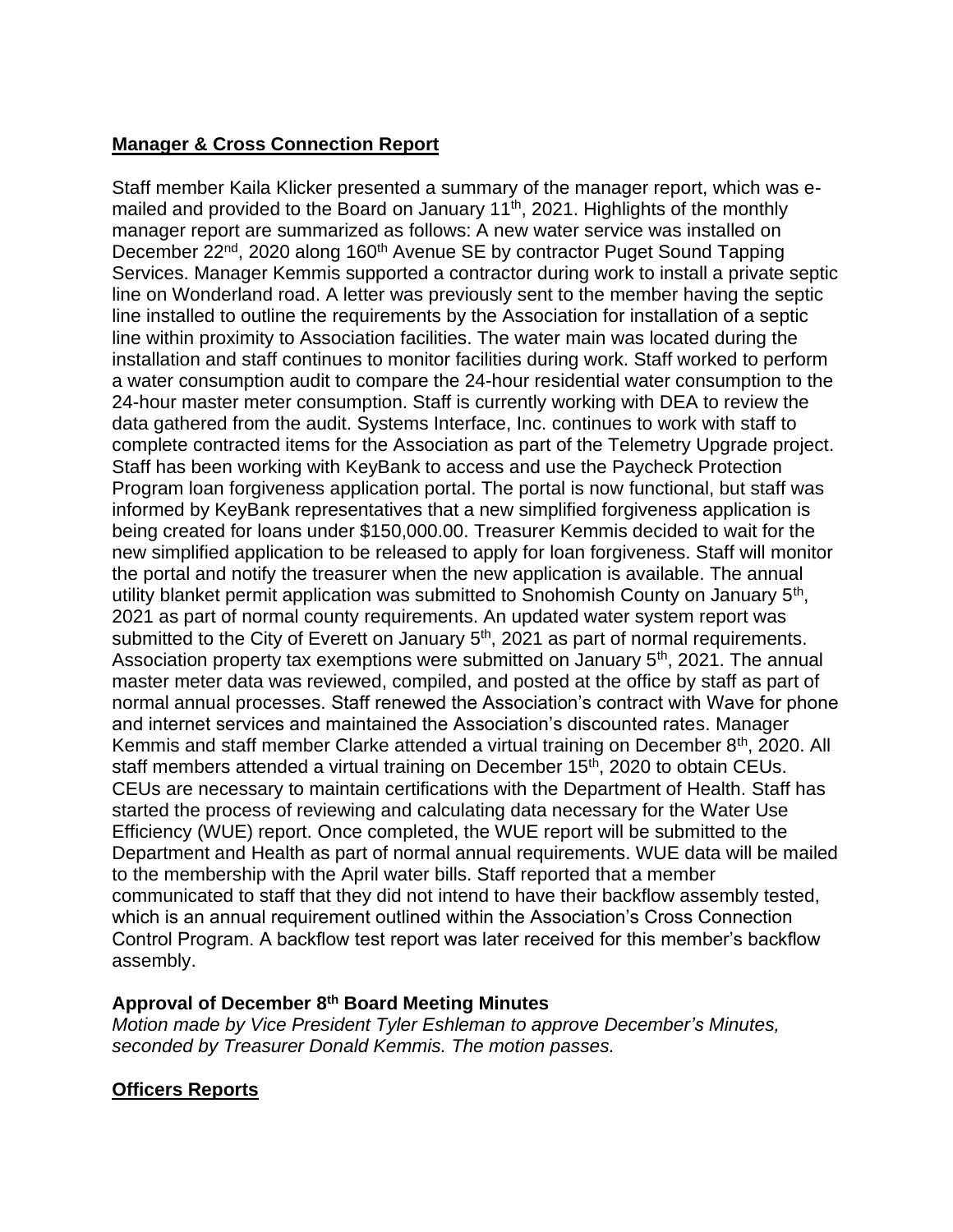**Treasurer Report and Pay Bills-** The financial report was prepared and distributed to the Board summarizing the financial position through January  $12<sup>th</sup>$ , 2021 (attached). Total funds on hand are \$1,423,577.31. One transfer was made for \$58,000.00 to cover the bills from the KeyBank account. Reports were provided for the past month's expenses, prepaid invoices, and payroll summary. Checks were presented to be signed once authorized by the board.

> Current Financial Info General Funds- \$387,208.12 Capital- \$966,485.00 Reserve- \$69,884.19 Total Expenses- \$51,053.26

Monies were transferred to both Standpipe, Pump House, and Mero restricted accounts.

*Motion made by Treasurer Donald Kemmis to approve payment of the bills as presented, seconded by Secretary Raymond Cox. The motion passes.*

**President-** President Klicker reported that he signed share certificates.

**Vice President-** No report.

**Secretary-** Secretary Cox reported that he signed share certificates and checks for bills due before the January meeting.

#### **Old Business**

**Booster Pump Station #1 Property Investigation-** President Klicker asked staff if the neighboring property owner to this project's area had been asked about a potential easement. Manager Kemmis informed him that he has not approached the adjoining property owner yet.

**As-Built Updating-** Staff reported that as-built data has been compiled and provided to DEA so they can start scanning and digitizing the files. The purpose of this project is to digitize as-built files and make them available electronically to staff for use in the field. The estimated cost for this project is approximately \$1,250.00.

### **New Business**

**COVID-19 Experience Presentation by Vice President-** Vice President Eshleman presented his experience to the board with a positive COVID-19 test within the City of Lake Steven's staff. He shared some of the things he learned during the experience and how the city is changing procedures to deal with the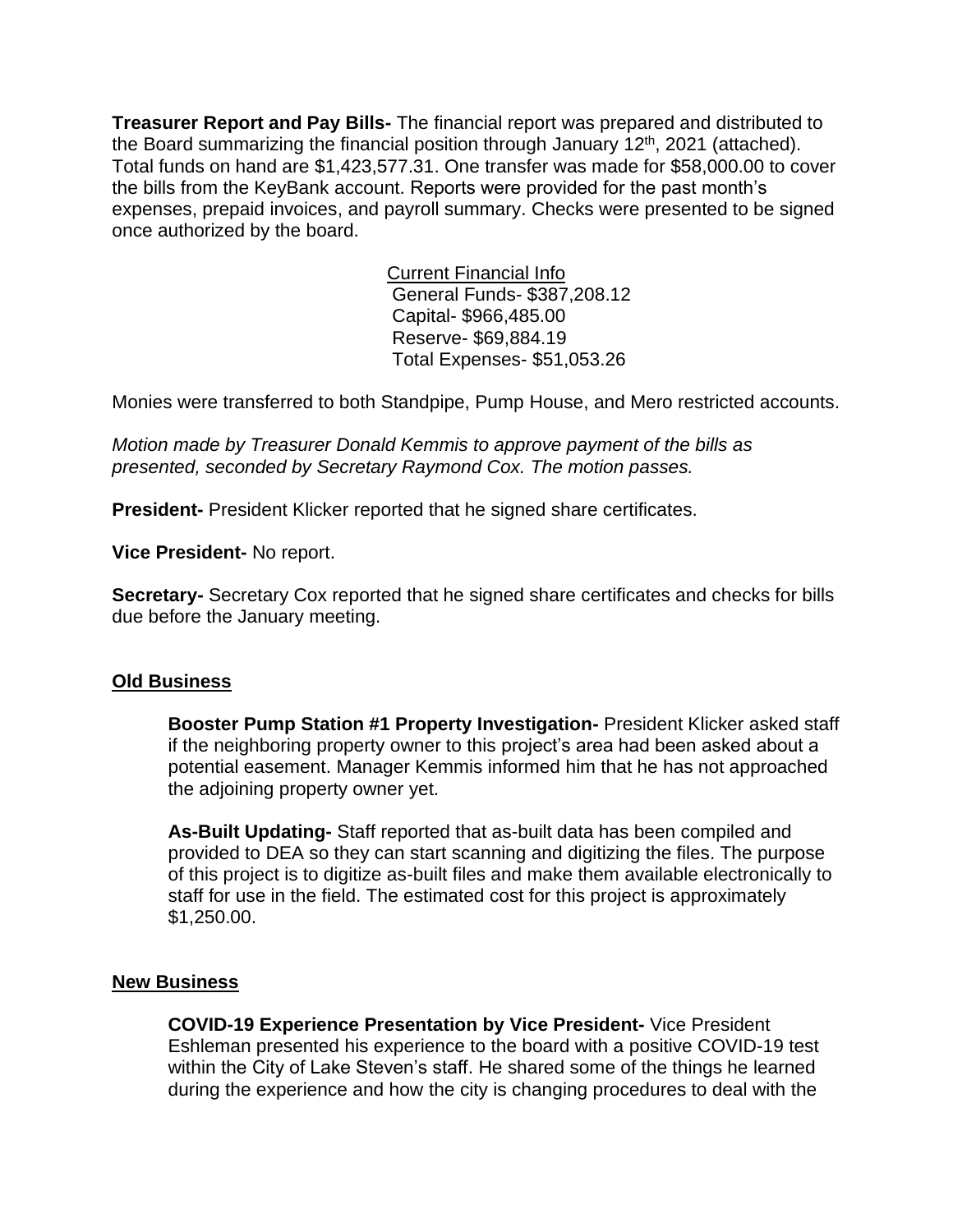current pandemic. The board discussed the Association's workforce and how a positive COVID-19 test could affect it.

**Annual Rate Review-** Rodney presented a rate review memo to the board with a proposed rate increase that would be effective July 1<sup>st</sup>, 2021. DEA compared the Association's financials for the last fiscal year to the overall financials and forecasted rates. Forecasted rates include increases due to the rising expenses like water and power, wages, benefits and rising capital expenses due to aging infrastructure within the Association. Rodney recommended that the board approve the rate increase. The new rates would include (for a single ERU member) a base rate increase of \$4.00 and a tier increase of \$0.15/CCF for use above 600 CCF on a bimonthly billing cycle. The new base rate would be \$134.00 bimonthly. The new rate for a non-user would be \$22.35 per account. Larger ERU billing rates would also increase with the commodity charge increase of \$0.15/CCF. The memo also included a recommendation to increase the Association's General Facility Charge (GFC) by \$500.00. The new GFC cost would be \$12,000.00 per ERU. The board verbally agreed that it would be best to prepare messaging for the membership in written notifications to be mailed with water bills and using the Association's online presence. Staff will work to prepare notification.

*Motion made by Treasurer Donald Kemmis to adopt the rate and General Facility Charge increases as outlined in DEA Memo dated January 12th, 2021 effective July 1st, 2021, seconded by Trustee Terra Nicolle. The motion passes.*

**Member Assistance Program-** Vice President Eshleman asked staff if there are a lot of members who are not currently paying their water bills and have a large outstanding account balance. Staff reported the status of the Association's Member Assistance Program. As part of the program, staff continues to regularly communicate with members enrolled in the program who have an outstanding account balance larger than the Association shut off threshold of \$350.00. Staff reminded the board that Governor Jay Inslee's Proclamation 20-23 has been extended to April 30<sup>th</sup>, 2021. This proclamation disallows the Association from terminating member's water service and charging late fees. Once the proclamation becomes inactive normal Association policies and procedures will be reinstated. Any members at that time enrolled in the Member Assistance Program will be given an opportunity to work with the Association to payoff their outstanding account balances while avoiding interruption of service for nonpayment.

**Association Security-** Trustee Nicolle asked about the Association's preparedness for an emergency relating to the possibility of someone attempting to interfere with Association staff or facilities. Staff informed the board that there are many ways the Association is proactively prepared for those types of situations and staff is vigilant to current events which may affect the Association.